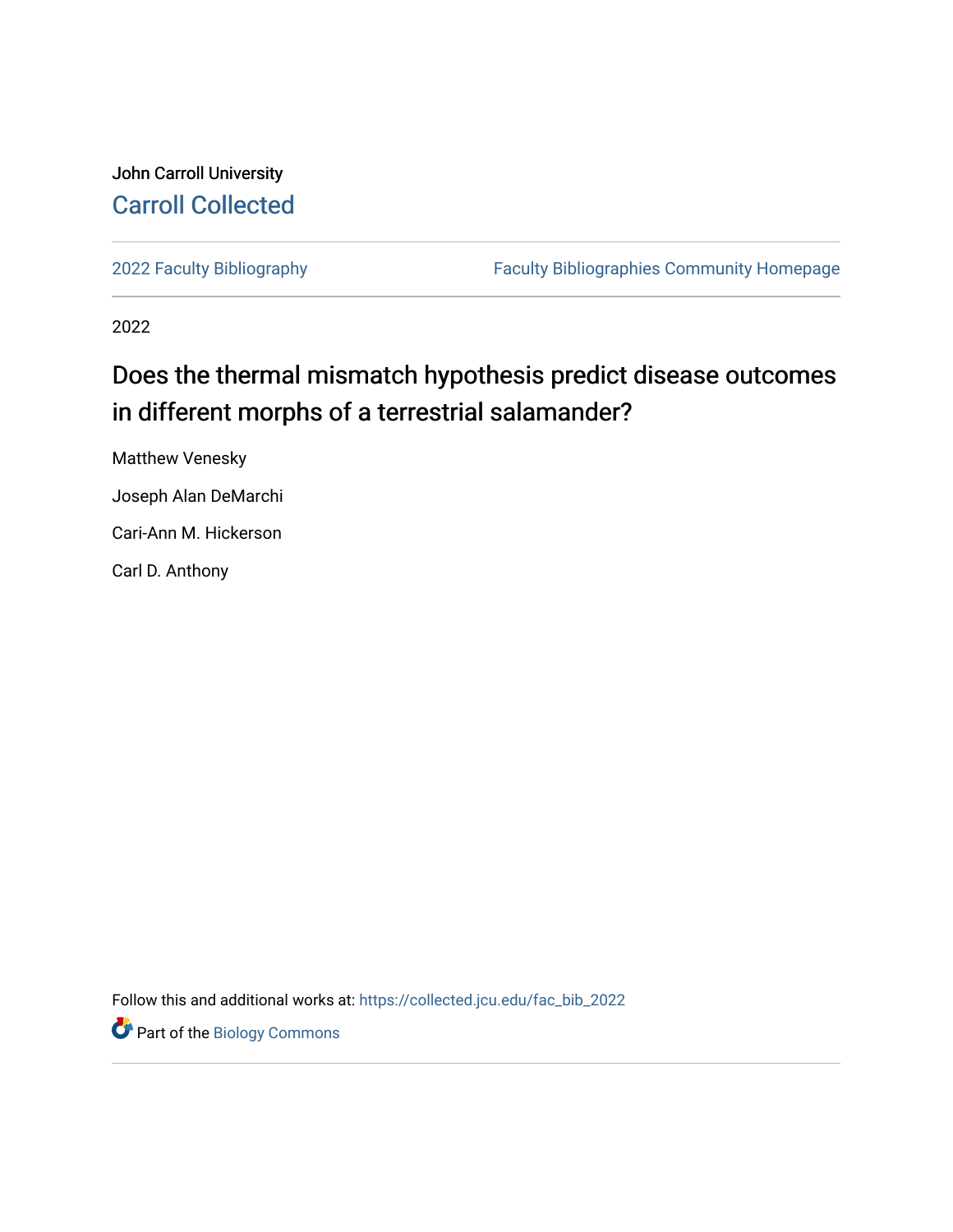

# Does the thermal mismatch hypothesis predict disease outcomes in different morphs of a terrestrial salamander?

Department of Biology, Allegheny College, Meadville, Pennsylvania, USA

Department of Biology, John Carroll University, University Heights, Ohio, USA

#### **Correspondence**

Matthew D. Venesky, Department of Biology, Allegheny College, Meadville, PA 16335, USA. Email: [mvenesky@gmail.com](mailto:mvenesky@gmail.com)

#### Present address

Joseph DeMarchi, Department of Forestry, Wildlife, and Fisheries, University of Tennessee, Knoxville37996TN, USA.

Matthew D. Venesky<sup>1</sup>  $\bullet$  | Joseph DeMarchi<sup>2</sup> | Cari Hickerson<sup>2</sup> | Carl D. Anthony<sup>2</sup>

# Abstract

Many aspects of ectotherm physiology are temperature‐dependent. The immune system of temperate-dwelling ectothermic host species is no exception and their immune function is often downregulated in cold temperatures. Likewise, species of ectothermic pathogens experience temperature‐mediated effects on rates of transmission and/or virulence. Although seemingly straightforward, predicting the outcomes of ectothermic host−pathogen interactions is quite challenging. A recent hypothesis termed the thermal mismatch hypothesis posits that cool‐adapted host species should be most susceptible to pathogen infection during warm temperature periods whereas warm‐adapted host species should be most susceptible to pathogens during periods of cool temperatures. We explore this hypothesis using two ecologically and physiologically differentiated color morphs of the Eastern Red‐ backed Salamander (Plethodon cinereus) and a pathogenic chytrid fungus (Batrachochytrium dendrobatidis; hereafter "Bd") using a fully factorial laboratory experiment. At cool temperatures, unstriped salamanders (i.e., those that are tolerant of warm temperatures) had a significantly higher probability of Bd infection compared with cool-tolerant striped salamanders, consistent with the thermal mismatch hypothesis. However, we found no support for this hypothesis when salamanders were exposed to Bd at warm temperatures: the probability of Bd infection in the cool‐tolerant striped salamanders was nearly identical in both cool and warm temperatures, opposite the predictions of the thermal mismatch hypothesis. Our results are most consistent with the fact that Bd grows poorly at warm temperatures. Alternatively, our data could indicate that the two color morphs do not differ in their tolerance to warm temperatures but that striped salamanders are more tolerant to cool temperatures than unstriped salamanders.

#### KEYWORDS

amphibian, Batrachochytrium dendrobatidis, chytridiomycosis, color polymorphism, fungal pathogen, temperature

Matthew D. Venesky and Joseph DeMarchi contributed equally and have shared first authorship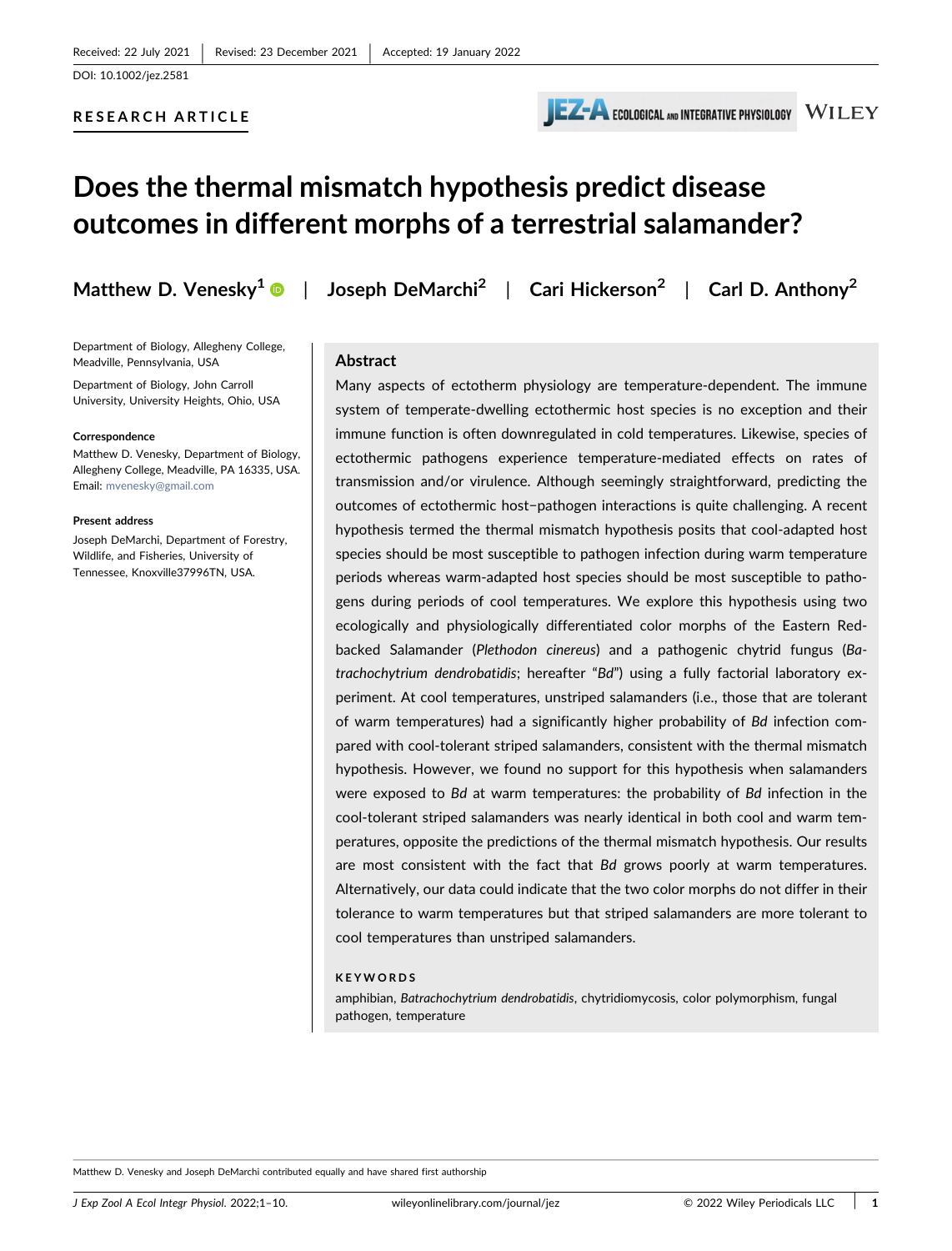## 1 | INTRODUCTION

Temperature affects all levels of biological organization. At the organismal level, environmental variation in temperature affects physiological processes because biochemical reactions, cellular membranes, and even organ function are temperature‐sensitive (Klein et al., [2017;](#page-8-0) Pieau & Dorizzi, [2004;](#page-9-0) Wright & Cooper, [1981](#page-10-0)). These constrain organismal physiological performance between critical thermal limits (i.e., a minimum and maximum body temperature that grants minimum values of performance) and performance is optimized at a species‐specific body temperature (Angilletta et al., [2002](#page-8-1); Lutterschmidt & Hutchison, [1997\)](#page-9-1). An organism's optimal performance breadth represents the range of temperatures over which physiological performance is above some arbitrary percentage of the optimal thermal performance (Angilletta et al., [2002\)](#page-8-1). These effects of temperature scale up to higher levels of biological organization and can limit population growth rates (Savage et al., [2004](#page-9-2)), constrain the distribution of species (Kellermann et al., [2012](#page-8-2); Woodword, [1987\)](#page-10-1), and influence species-interactions and the structure of ecological communities (Grigaltchik et al., [2012](#page-8-3); Srinivasan et al., [2018](#page-9-3); Zacher et al., [2019\)](#page-10-2).

Ectothermic host−pathogen interactions are ideal systems to study the effects of temperature on species‐interactions because ectotherms cannot maintain their body temperature with their own metabolism. From the perspective of the host, cellular and humoral components of the ectotherm immune system rely on temperature‐ sensitive molecules, enzymes, and cells. For instance, although a lipopolysaccharide (LPS) injection stimulated the phagocytic activity of wall lizards (Hemidactylus flaviviridis) across a temperature range of 15–37°C, the percentage of increase in phagocytic activity in LPS‐ injected lizards relative to lizards from the sham treatment was highest at 25°C and no different at 7°C (Mondal & Rai, [2001\)](#page-9-4). This pattern of immune‐activity is consistent with physiological performance curves (Angilletta et al., [2002\)](#page-8-1) and the general features of this type of temperature‐dependent response are observed in many ectotherm host species (Ferguson et al., [2018\)](#page-8-4). From the perspective of the pathogen, temperature is known to affect many pathogen traits, including growth rates (Verant et al., [2012\)](#page-10-3), transmission rates (Mordecai et al., [2013\)](#page-9-5), and expression of genes associated with virulence (Huang et al., [2019](#page-8-5)). Not surprisingly, temperature is often implicated in mediating host−parasite interactions and there are known associations between temperature and disease outbreaks across numerous host−pathogen systems (reviewed in Altizer et al., [2013](#page-7-0)).

The fungal pathogen Batrachochytrium dendrobatidis (Bd) is an emerging infectious disease of amphibians that infects the skin of adult amphibians and causes the disease chytridiomycosis (reviewed in Kilpatrick et al., [2010\)](#page-8-6). Bd grows well in culture between 4°C and 25°C (Piotrowski et al., [2004](#page-9-6)) and at the high end of this spectrum (23°C), the Bd lifecycle is faster and results in more, and larger, zoospores than when Bd is grown at 4°C (Voyles et al., [2012](#page-10-4)). However, the duration of Bd zoospore activity is longer at 4°C compared with 23°C, possibly indicating that zoospores in cold

environments could have a high encounter rate with amphibian hosts despite producing fewer total zoospores (Voyles et al., [2012\)](#page-10-4). As such, Bd is typically considered a cool‐adapted pathogen. Amphibian immune responses, as with other physiological processes, are temperature dependent and many amphibians have reduced immunocompetence under cold conditions (Rollins‐Smith, [2017\)](#page-9-7). Because early field studies associated outbreaks of chytridiomycosis with cool environmental temperatures (e.g., Kriger & Hero, [2007\)](#page-9-8) and some species of amphibian can clear Bd infections when placed in warm temperatures (Chatfield & Richards‐Zawacki, [2011;](#page-8-7) McMahon et al., [2014\)](#page-9-9), it is generally thought that chytridiomycosis outbreaks occur only in cool temperatures. However, this is not always the case (Bosch et al., [2007](#page-8-8)) and the association between cool temperatures and chytridiomycosis outbreaks oversimplifies the contextdependent effects of temperature on amphibians and Bd in nature (Venesky et al., [2014](#page-10-5)).

A recent hypothesis, termed the thermal mismatch hypothesis, addresses the inconsistencies in how temperature affects the outcome of host−parasite interactions, including between amphibians and Bd (Cohen et al., [2017](#page-8-9)). Because parasites are relatively smaller and generally have broader thermal performance breadths than their hosts, they can acclimate to new temperatures faster than hosts (Martiny et al., [2006\)](#page-9-10). Thus, when host−parasite interactions occur within both species' thermal performance breadths, hosts should be susceptible to parasites when a performance gap exists between parasites and hosts at a given temperature. Disease outbreaks should occur when this performance gap is significantly high (Cohen et al., [2017](#page-8-9)). Operationally, this suggests that cool‐adapted host species should be most susceptible to pathogen infection during warm temperature periods whereas warm‐adapted host species should be most susceptible to pathogens during periods of cool temperatures (Cohen et al., [2017](#page-8-9)). This hypothesis has been supported in laboratory experiments using amphibians and Bd (Cohen et al., [2017](#page-8-9); Sauer et al., [2018](#page-9-11)) and these findings were supported in a recent meta‐ analysis (Sauer et al., [2020\)](#page-9-12). Despite the generality of thermal mismatch hypothesis, factors such as geographic location, habitat specialization, and host life stage can each affect the strength and outcome of thermal mismatches on host−parasite interactions (Cohen et al., [2019](#page-8-10)).

We explore the thermal mismatch hypothesis using two ecologically and physiologically differentiated color morphs of the Eastern Red‐backed Salamander (Plethodon cinereus) and Bd. Individuals of P. cinereus are common throughout eastern North America and Canada (Petranka, [1998\)](#page-9-13) and they actively seek temperatures of 16–18°C (Feder & Pough, [1975\)](#page-8-11). Red‐backed salamanders exhibit color polymorphism and have two common phenotypes: a striped morph with a red dorsal band that extends from the head or neck to the tail (striped), and an unstriped morph that is uniformly black (unstriped). Early studies examined subsets of the geographic range of P. cinereus [e.g., Michigan (Test, [1952](#page-9-14)) and Connecticut (Lotter & Scott, [1977](#page-9-15))] and found that frequencies of the striped morph decreased with increasing temperatures. More recent studies have incorporated larger portions of the geographic range (Gibbs & Karraker, [2006;](#page-8-12) Moore &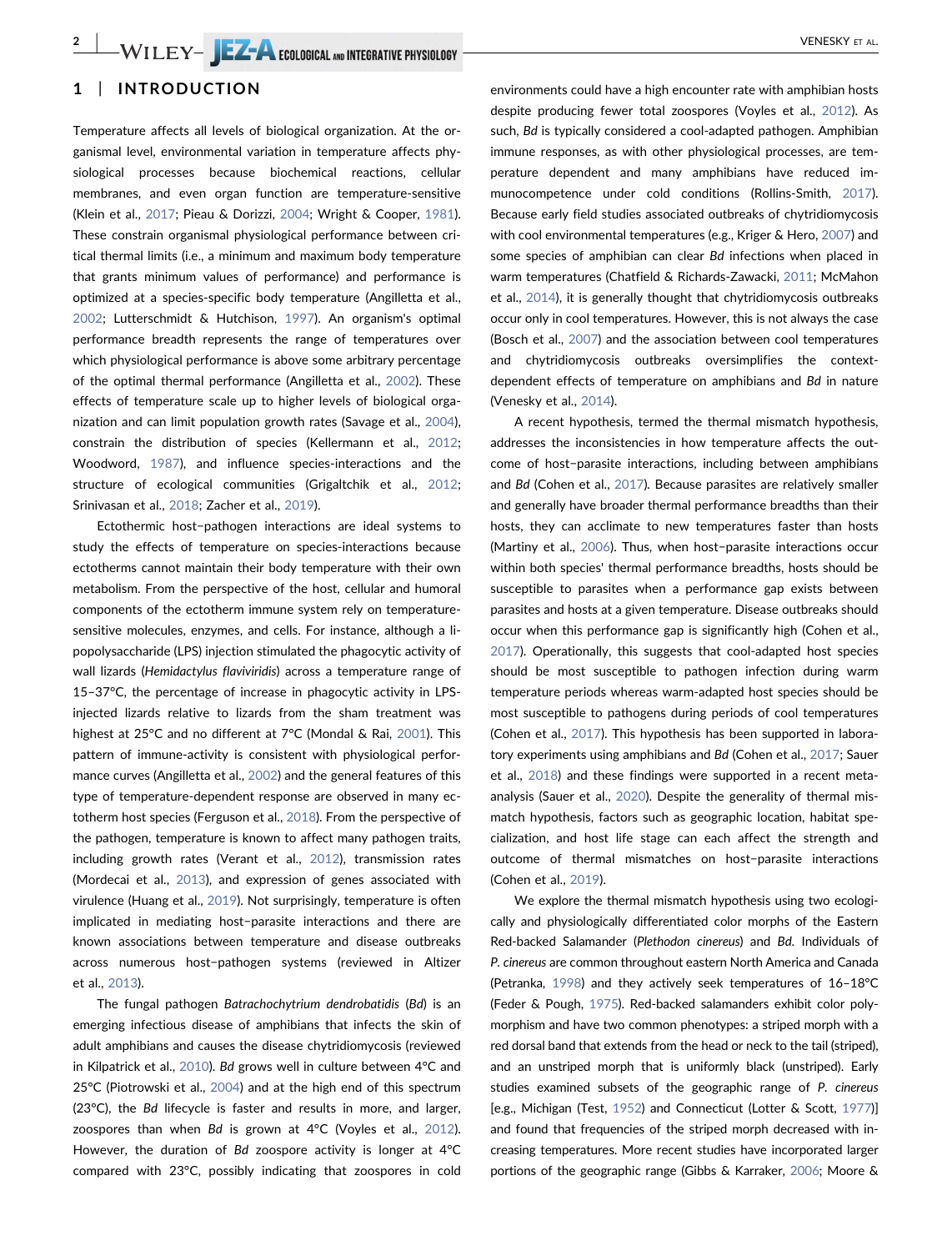Ouellet, [2015](#page-9-16)), and the largest study to date, encompassing nearly 240,000 individual P. cinereus over the entirety of the range (1170 localities), found that the frequency of striped salamanders was positively correlated with forest cover only in warmer regions (Cosentino et al., [2017](#page-8-13)). These results suggest that striped salamanders have some intolerance to warmer climates. At our study site, unstriped salamanders retreat from the surface of the forest floor with decreasing temperatures in autumn, suggesting that the unstriped morph may be intolerant to cooler temperatures (Anthony et al., [2008\)](#page-8-14). The preferred temperatures, assessed by patterns of seasonal activity, of the two color phenotypes differ at our site by 1.5°C with the striped morph preferring cooler temperatures (Anthony et al., [2008](#page-8-14)).

Given the above, we assumed that salamanders in our study had opposite temperature tolerances at the end points of our experimental temperatures. Following the thermal mismatch hypothesis, we predicted that unstriped salamanders (i.e., the "warm tolerant" morph) should have relatively high Bd infections (i.e., poor resistance) at cool temperatures but that striped salamanders (the "cool tolerant" morph) should have relatively low Bd infections (i.e., high resistance) at cool temperatures. If the color morphs do not differ in their performance at either cool or warm temperatures, we should see no difference in Bd infections at those temperatures.

## 2 | METHODS

#### 2.1 Salamander collection and husbandry

All P. cinereus were collected (ODNR permit # 92‐112) by hand from a private property (41°13'37.2"N, 81°31'17.2" W) in Summit County, OH on September 30 and October 1, 2016. Only adult salamanders (SVL > 34 mm; Anthony & Pfingsten, [2013](#page-8-15)) were collected. Before any experimentation, salamanders were housed individually in vented plastic containers (13.7  $\times$  11.4  $\times$  6.4 cm) on natural leaf litter at John Carroll University (University Heights, OH) under a natural photoperiod (15:9 L:D, synched to sunrise and sundown for the dates that the experiment was run) at 16.5°C. Individuals of P. cinereus were fed wingless fruit flies twice per week (approximately 25 Drosophila melanogaster per feeding) and the leaf litter bedding was changed as needed.

### 2.2 | Experimental design

Our experiment utilized a  $2 \times 2 \times 2$  fully factorial design to test how striped and unstriped individuals of P. cinereus respond to the main and interactive effects of temperature (cool and warm) and pathogen exposure (Bd-exposed and nonexposed). To accomplish this, we randomly assigned 122 (striped  $N = 64$ ; unstriped  $N = 58$ ) adult P. cinereus to either a warm or cool temperature treatment and then randomly assigned each salamander to a pathogen exposure treatment. The resulting eight experimental treatments had 14–16

VENESKY ET AL. | 3

replicates (we caught fewer unstriped salamanders than striped salamanders which resulted in fewer replicates in each treatment group that used unstriped salamanders). On July 16, 2017, we created the first of our four temporal blocks and transferred approximately ¼ of the salamanders from each of the eight treatments to their designated temperature treatment. We continued this process each day until July 19, 2017, on which the remaining group of salamanders (approximately ¼) were placed in their designated temperature treatment. Before being placed in their temperature treatment, we transferred each salamander to an identical sized vented plastic container and used a non‐bleached paper towel soaked with 13 ml of natural spring water as the substrate.

To avoid spatial pseudoreplication between the temperature treatments, all of the individual plastic containers were placed in a single room at approximately 16°C. We used terrarium heating pads (24 Watt  $20 \times 46$  cm Zilla<sup>©</sup>) to raise the temperatures of individual containers in the warm treatment. To prevent the buildup of water condensation on the inside lid of the container due to evaporation from the paper towel, we lifted the containers from the heating pad and gently tapped the container on a table twice each day. This effectively prevented the buildup of water on the lid of the salamander container and kept the bedding moist throughout the experiment. We also gently tapped the containers with salamanders from the cool treatment in a similar manner so that salamanders from both temperature groups experienced similar effects of container movement. Heating pads radiate heat which caused two unexpected effects in our temperature treatments. First, we used a randomized block design within the room and some containers with salamanders from a "cool" treatment were placed adjacent to a heating pad and thus experienced temperatures slightly warmer than ambient room temperature. In addition to this, salamanders were able to position themselves vertically within the chamber and thus could avoid direct contact with the heating pad. Collectively, these factors resulted in two temperature gradients being produced rather than two different absolute temperatures (cool: 16.3–19.5°C; warm: 20.0–25.6°C). Although we will continue to refer to the temperature treatments as "cool" or "warm," we used the actual temperature of each salamander (using an Extech® Infrared Thermometer with emissivity set to 0.95; Cohen et al., [2017;](#page-8-9) Rowley & Alford, [2007](#page-9-17)) as a continuous predictor in each of the statistical models rather than the categorical descriptors of the temperature treatment. The salamanders were acclimated to their respective temperature treatments for 6 days before being exposed to Bd or a sham exposure.

### 2.3 | Bd exposure

The Bd isolate used in the experiment (JEL 660) was grown in the laboratory in 1% tryptone broth at 4°C before the experiment and plated on 1% tryptone agar for this experiment. Plates of Bd were acclimated to each temperature treatment for approximately 24 h (Cohen et al., [2017\)](#page-8-9) to minimize differential temperature acclimation effects (Raffel et al., [2013\)](#page-9-18). To harvest Bd zoospores, we flooded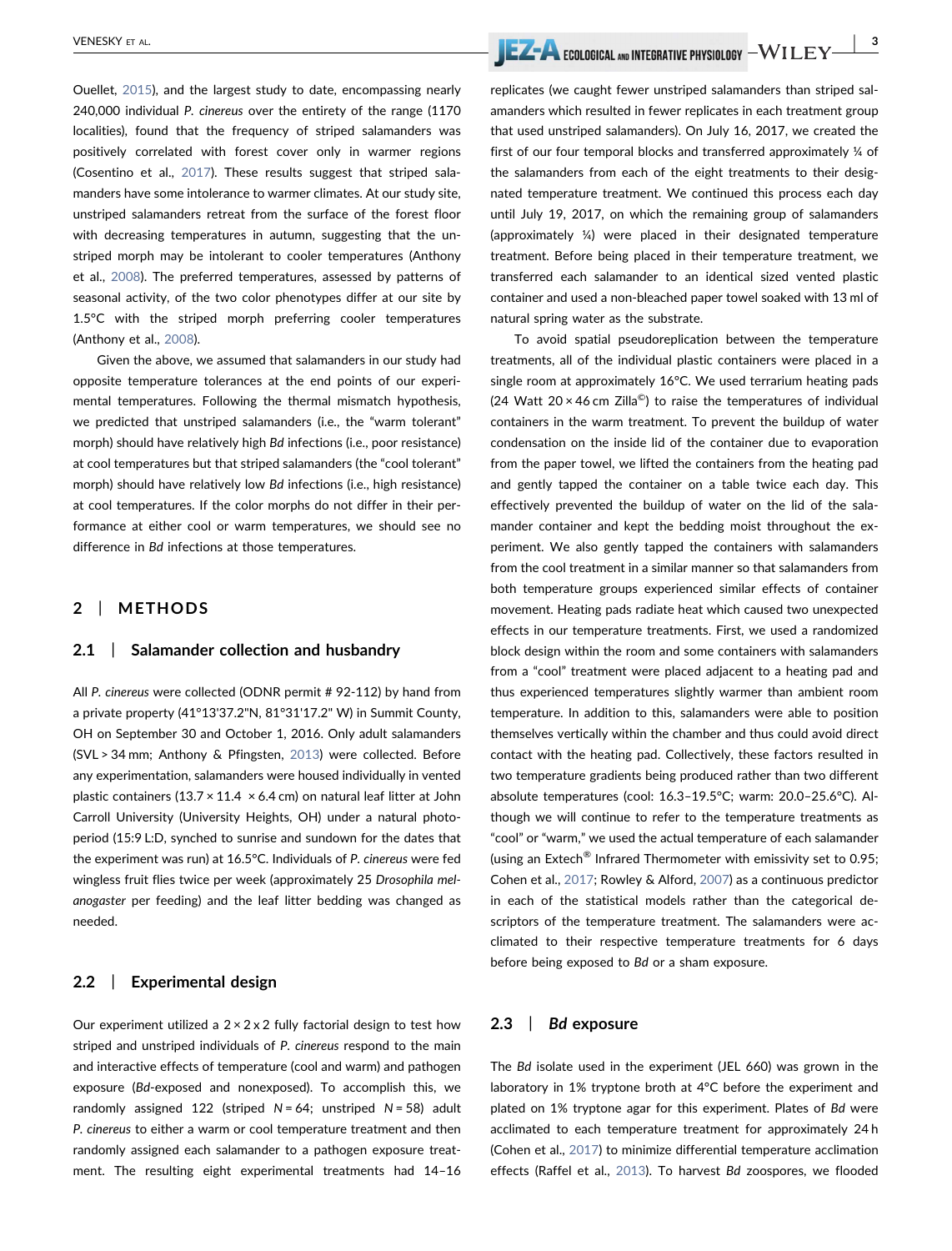# 4 | WILEY- | EZ-A ECOLOGICAL AND INTEGRATIVE PHYSIOLOGY | VENESKY ET AL.

numerous agar plates with spring water for 30 min and collected the zoospores that were released into the water. Each salamander assigned to the Bd-exposure treatment from temporal blocks A, C, and D was given an inoculum that contained  $1.6 \times 10^6$ Bd zoospores per experimental block (salamanders in block B were given 1.0 × 10<sup>6</sup>Bd zoospores) by directly pipetting the inoculum onto each salamander. Salamanders from the control treatment received a sham exposure that contained water from agar plates that did not contain any Bd. Bedding was changed 48 h after inoculation. Throughout the experiment, all equipment that came into contact with Bd or Bdexposed salamanders was soaked in 10% bleach to kill Bd (Johnson & Speare, [2003\)](#page-8-16).

### 2.4 | Swabbing, DNA extractions, and qPCR

Bd infection on salamanders was measured by swabbing each salamander on Day 7 and Day 14 postexposure by passing a sterile swab (Medical Wire & Equipment; MW 113) across the dorsal surface of each salamander, including the tail, a total of 15 times. The DNA extractions and qPCR analyses followed the methods of Boyle et al. ([2004](#page-8-17)) and modified by Hyatt et al. [\(2007\)](#page-8-18). Test samples were run singly instead of triplicate to control costs, as recommended by Kriger et al. [\(2006\)](#page-9-19). We added TaqMan® Exogenous Internal Positive Control (Exo IPC) Reagents (Applied Biosystems) to every reaction well to assess inhibition of the PCR reaction (Hyatt et al., [2007](#page-8-18)). The Exo IPC system uses a standardized concentration of an artificial DNA sequence that is added to each reaction well with its own set of primers and a separate fluorescent probe. The strength of this reaction is used to assess overall reaction inhibition. Extractions were diluted 1:100 and processed in an Applied Biosystems Step One Real‐time PCR system. We considered infection intensity as the number of Bd zoospore equivalents per sample. The number of zoospore equivalents per swab was calculated by multiplying the values generated by the qPCR assay by 80, which accounts for the fact that only a portion of the extracted DNA from each swab was amplified in our qPCR analysis and that the extracted DNA was diluted during the qPCR preparation. Each swab sample was run against a standard curve of seven serially diluted plasmid samples (Pisces Molecular; Kirshtein et al., [2007\)](#page-8-19), each of which contains the rDNA ITS region of Bd. The minimum  $R^2$  value for a standard curve was >0.992 (mean  $R^2$  = 0.996). We considered a sample Bd positive when zoospore equivalents were ≥1.

### 2.5 | Statistical analyses

We used the "lm" function in R statistical software (ver. 4.0.5; R Core Team, [2017](#page-9-20)) to conduct a linear model to test whether the application of the two experimental temperature treatments (cold, warm) resulted in different salamander temperatures on Day 7 and Day 14. Statistical significance ( $p < 0.05$ ) was assessed using the "ANOVA" function in the "car" package in R.

There are three parameters frequently used to quantify pathogen infection: prevalence, infection intensity, and infection abundance. Upon exposure to a pathogen, individual hosts will become either infected or remain noninfected (and the percentage of hosts exposed to a pathogen that become infected is termed "prevalence"). Hosts that become infected carry a pathogen burden (termed "infection intensity"). Infection abundance unifies the parameters of prevalence and infection intensity because it measures the number of pathogens found in all hosts that were exposed to a pathogen, including the zero values of the hosts that were exposed to, but not infected with, a pathogen. Because plethodontid salamanders are relatively resistant to Bd (Fonner et al., [2017;](#page-8-20) Hess et al., [2015\)](#page-8-21) and many of our salamanders had an infection value of "0" (see Section 3), we had limited statistical power to analyze infection intensity. As such, we analyzed Bd abundance (i.e., the number of Bd zoospore equivalents of the salamanders exposed to Bd, including those whose value was "0") using a zero-inflated negative binomial statistical model (using the "glmmADMB" function in the "glmmADMB" package in R). This statistical model considers the response variable a function of a binomial process (uninfected vs. infected) and a count process (negative‐binomial distributed infection intensity), consistent with the metric of infection abundance. We trimmed the nonexposed salamanders from the data set and conducted separate statistical analyses on the Day 7 and Day 14 swabs. In each statistical model, we tested for the main effects of the categorical predictors color (striped, unstriped), sex (female, male), and temporal block (A, B, C, or D) on Bd abundance. We also included the salamander temperature recorded on each swab date as a continuous predictor in the statistical models. In each statistical model, we also tested for a color by temperature interaction. Statistical significance  $(p < 0.05)$  was assessed using the "ANOVA" function in the "car" package in R. We used the "logi.hist.plot" function in the "popbio" package in R to create Figure [2](#page-6-0).

## 3 | RESULTS

#### 3.1 | Differences in temperature

Our experimental design successfully created environments that differed in their temperature (Day 7:  $F_{1,120}$  = 711.95, p < 0.001; Day 14:  $F_{1,120}$  = 720.66, p < 0.001). Although the mean temperature of salamanders between the two treatments differed, there was considerable variation within each temperature treatment (Figure [1\)](#page-5-0), justifying our use of the actual temperature of each salamander as a continuous statistical predictor instead of the categorical predictors "cold" or "warm."

### 3.2 | Bd infection

Infection prevalence and infection intensity decreased through time. 47.5% of salamanders exposed to Bd were infected on Day 7 (mean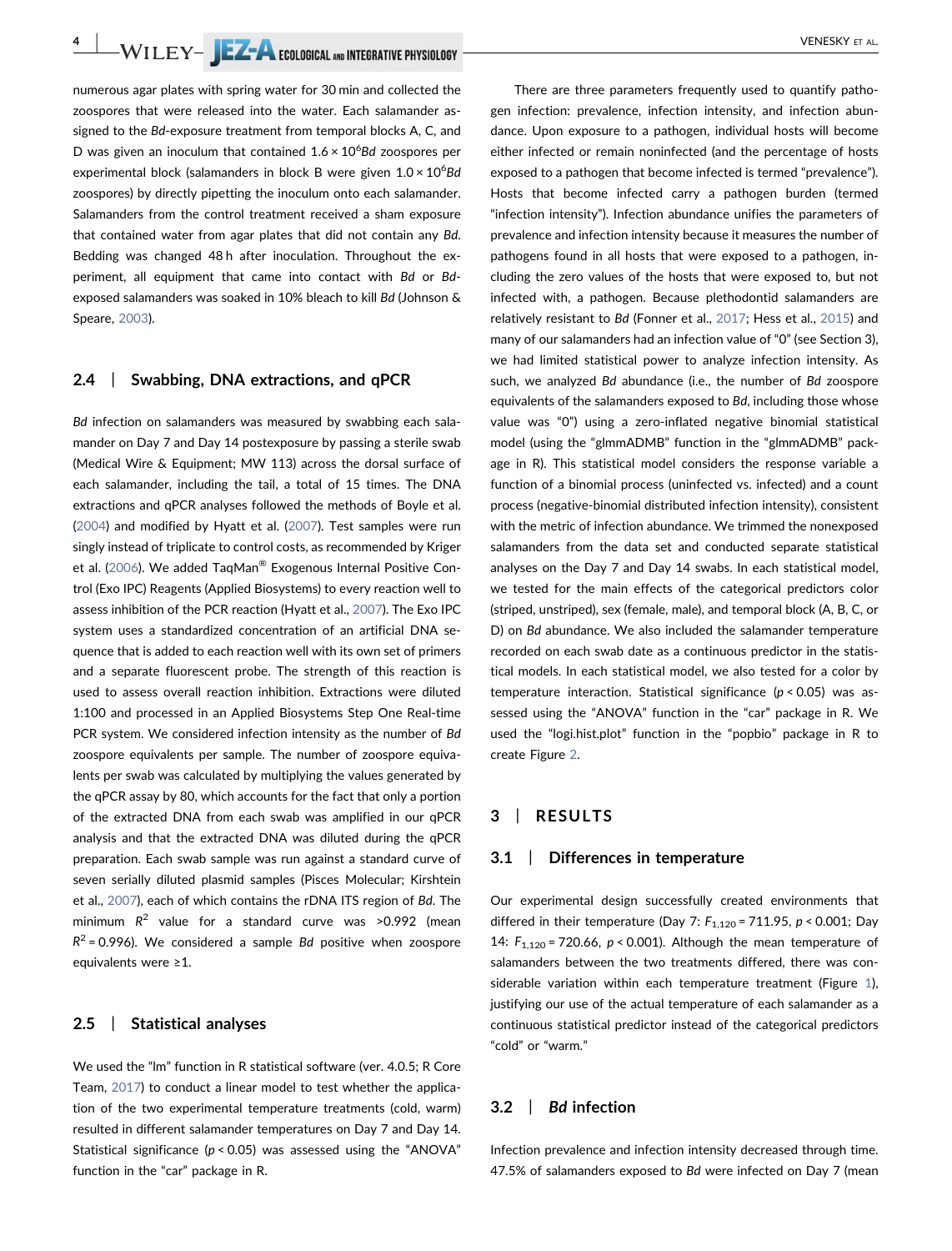<span id="page-5-0"></span>

FIGURE 1 Recorded differences in actual temperatures of individual salamanders of Plethodon cinereus maintained in the cool and warm temperature treatments on Day 14 of the experiment

intensity of 714.88) and 23.0% were infected on Day 14 (mean intensity of 504.63). We did not find any main or interactive effects of any response variable on Day 7 Bd infection abundance (Table [1](#page-5-1)). However, we found significant main effects of color, sex, and an interaction between color and temperature on Day 14 Bd abundance (Table [1\)](#page-5-1). On average, unstriped salamanders carried a 6.5‐fold higher Bd abundance compared with striped salamanders (mean abundance of 273.15 and 42.08, respectively). Although salamander temperature alone did not predict Bd abundance, we found a significant interaction between color morph and temperature on Bd abundance measured on Day 14 (Table [1\)](#page-5-1). In the cold temperature treatment, striped salamanders carried an average infection abundance of 69.77 whereas unstriped salamanders had an infection abundance of 373.26 (±SE 48.88 and 220.03, respectively). In the warm temperature treatment, average Bd infection abundance on striped salamanders was 14.38 and was 165.90 on unstriped salamanders (±SE 11.67 and 156.94, respectively). This color by temperature interaction can be visualized by differences in the probability of infection at different temperatures: the probability of infection for unstriped salamanders is high at cool temperatures and decreases as the temperature increases whereas striped salamanders maintain a relatively low, and constant, probability of infection across all measured temperatures (Figure [2](#page-6-0)).

# 4 | DISCUSSION

The thermal mismatch hypothesis states that cool‐adapted host species should be most susceptible to pathogen infection at warm temperatures whereas warm‐adapted host species should be most susceptible to pathogens during periods of cool temperatures (Cohen

# VENESKY ET AL. **In the second and the second and the second and the second and integrative physiology**

<span id="page-5-1"></span>TABLE 1 Summary statistics for the two zero-inflated negative binomial statistical models conducted. Each statistical model had similar categorical (color morphology, sex, experimental block) and continuous (recorded salamander temperature) predictor variables but were conducted on Batrachochytrium dendrobatidis (Bd) data collected from Day 7 or Day 14 swabs

|                                  | df | $\chi^2$ value | p value |
|----------------------------------|----|----------------|---------|
| Day 7 Bd abundance               |    |                |         |
| Color                            | 1  | 0.090          | 0.764   |
| Day 7 salamander temperature     | 1  | 0.965          | 0.326   |
| Sex                              | 1  | 0.138          | 0.710   |
| <b>Experimental block</b>        | 3  | 0.695          | 0.874   |
| Color $\times$ Day 7 temperature | 1  | .0244          | 0.622   |
| Day 14 Bd abundance              |    |                |         |
| Color                            | 1  | 8.712          | 0.003   |
| Day 14 salamander temperature    | 1  | 1.187          | 0.276   |
| Sex                              | 1  | 17.930         | < 0.001 |
| <b>Experimental block</b>        | 3  | 0.634          | 0.889   |
| Color × Day 14 temperature       | 1  | 4.595          | 0.032   |

Note: Variables in bold indicate significant ( $p < 0.05$ ) effects.

et al., [2017](#page-8-9)). We used this hypothesis to make predictions on how temperature might differentially affect two ecologically and physiologically differentiated morphs of the Eastern Red‐backed Salamander (Anthony et al., [2008](#page-8-14); Davis & Milanovich, [2010](#page-8-22) Lotter & Scott, [1977;](#page-9-15) Petruzzi et al., [2006](#page-9-21)). At cool temperatures, unstriped salamanders (i.e., those that are tolerant of warm temperatures) had a significantly higher probability of Bd infection compared with cooltolerant striped salamanders (Figure [2](#page-6-0)). In addition to this, the average Bd infection abundance on unstriped salamanders was approximately 2× higher when they were raised in cold temperatures compared with when raised in warm temperatures, consistent with the thermal mismatch hypothesis. This result is also similar to Bd infection patterns of Atelopus zeteki, a species of anuran that lives in high-elevation locations and is tolerant to cold temperatures: individuals of this species carry significantly higher Bd infections at warm temperatures compared with cool temperatures, even though Bd grows poorly in warm temperatures (Cohen et al., [2017](#page-8-9)). Outside of the amphibian‐Bd system, individuals of D. melanogaster collected from tropical subpopulations in Africa (i.e., warm tolerant) have poorer resistance to pathogenic bacteria at cool temperatures compared with cold-tolerant flies from temperate subpopulations in North America (Lazzaro et al., [2008\)](#page-9-22), a pattern that is consistent with the predictions of the thermal mismatch hypothesis.

Despite the growing consensus that thermal mismatches increase host susceptibility to pathogens (Cohen et al., [2020\)](#page-8-23), the mechanism(s) that drive this pattern are not well studied. Many studies that measure immune parameters of ectotherms in cold temperatures do so under the context of overwintering and the results of these studies clearly demonstrate that immune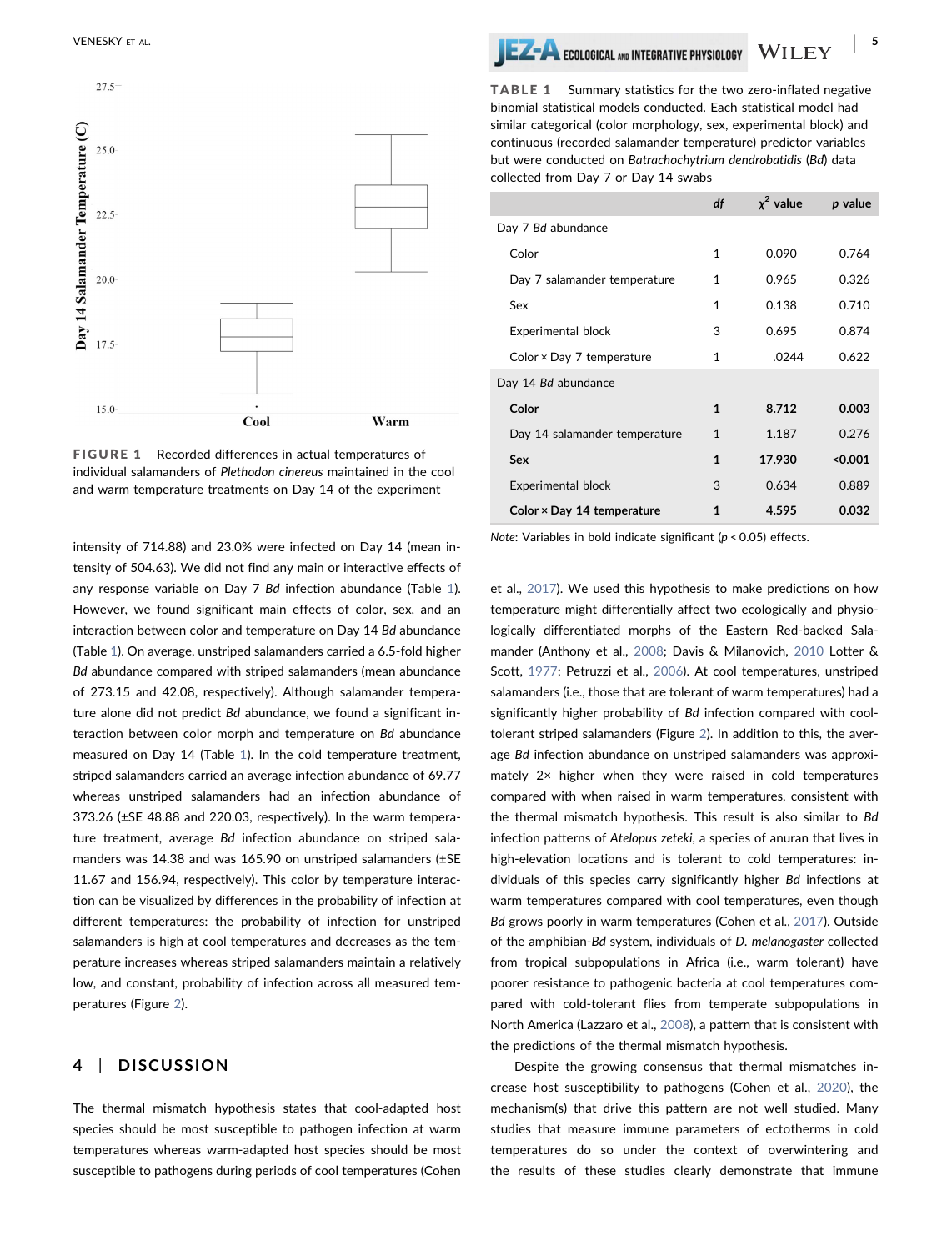<span id="page-6-0"></span>

FIGURE 2 A visualization of the significant temperature by color morph interaction on Bd abundance measured on Day 14 of the experiment. Each line represents the fitted logistic regression curve showing the probability of infection with Batrachochytrium dendrobatidis  $(0 =$  noninfected,  $1 =$  infected) on the left y-axis. The histograms indicate the frequency of salamanders of Plethodon cinereus that were infected (top values of the right y‐axis) and those that were not infected (bottom values on the right y‐axis) observed across the recorded salamander temperatures on Day 14 of the experiment. The top panel presents data for striped salamanders and the bottom panel presents data for the unstriped salamanders. The probability of infection for unstriped salamanders is high at cool temperatures and decreases as the temperature increases whereas striped salamanders maintain a relatively low, and constant, probability of infection across all measured temperatures

performance is downregulated in overwintering ectotherms (reviewed in Ferguson et al., [2018](#page-8-4); Rollins‐Smith, [2020\)](#page-9-23). This is thought to occur because of the direct effects of temperature on biochemical reactions and the fact that individuals that overwinter

experience reductions in food availability and thus have different energy budgets (Ferguson et al., [2018\)](#page-8-4). This context, however, is very different than exploring pathogen resistance in species, or morphs, that prefer cool temperatures. The lack of published studies on specific immune defenses of cool‐tolerant ectotherms, coupled with the fact that we did not measure immune activity of the salamanders, makes it difficult to speculate about why striped salamanders do not appear to experience immune suppression at cool temperatures but unstriped salamanders do. More research is needed to elucidate how cool‐tolerant ectotherms can achieve higher pathogen resistance in cool temperatures relative to warm temperatures so that we can make clear predictions about when thermal mismatches will, or will not, lead to increased host susceptibility to pathogens.

Even though our results at cool exposure temperatures were consistent with the thermal mismatch hypothesis, we found no support for this hypothesis in salamanders exposed to Bd at warm temperatures. The probability of Bd infection in striped salamanders (i.e., the cool‐tolerant color morph) was nearly identical in both cool and warm temperatures (Figure [2\)](#page-6-0) and the Bd infection abundance actually decreased by approximately four‐fold on striped salamanders when raised in warm temperatures compared with cold temperatures, opposite the predictions of the thermal mismatch hypothesis. Instead of supporting the thermal mismatch hypothesis, this particular finding corroborates previous work demonstrating that Bd does not grow well in warm temperatures (Piotrowski et al., [2004](#page-9-6); Voyles et al., [2012](#page-10-4)) and that striped salamanders are more resistant to Bd than unstriped salamanders (Venesky et al., [2015](#page-9-24)). Recently, Neely et al. [\(2020\)](#page-9-25) tested the thermal mismatch hypothesis using Bd and host species of tropical frogs that have different thermal tolerances. Although their patterns of Bd-induced mortality were consistent with those of the thermal mismatch hypothesis, all three species had lower Bd infections when exposed at warm experimental temperatures compared with cool experimental temperatures (Neely et al., [2020\)](#page-9-25), a result that was consistent with our infection data. Although our results and those of Neely et al. [\(2020\)](#page-9-25) lend credence to the thermal mismatch hypothesis, they both identify contexts in which this hypothesis is not fully supported. One likely explanation for why our results and those of Neely et al. ([2020](#page-9-25)) did not fully support the thermal mismatch hypothesis is that we did not produce enough thermal variation in our experimental design. The difference between the highest and lowest amphibian temperature measured in our experiment was 9.3°C and the difference between the highest and lowest environmental temperature in Neely et al. ([2020](#page-9-25)) was 10 C; most of the amphibian species used in Cohen et al. ([2017](#page-8-9)) experienced an 18°C difference between the lowest and highest experimental temperature. If an increase in the warm treatment were to cause an increase in Bd infection abundance (or Bd‐induced mortality) in the cool-tolerant striped salamanders, our results would fully support the thermal mismatch hypothesis. Likewise, the addition of a lower experimental temperature and a concomitant reduction of Bd infection abundance in striped salamanders would also fully support the thermal mismatch hypothesis.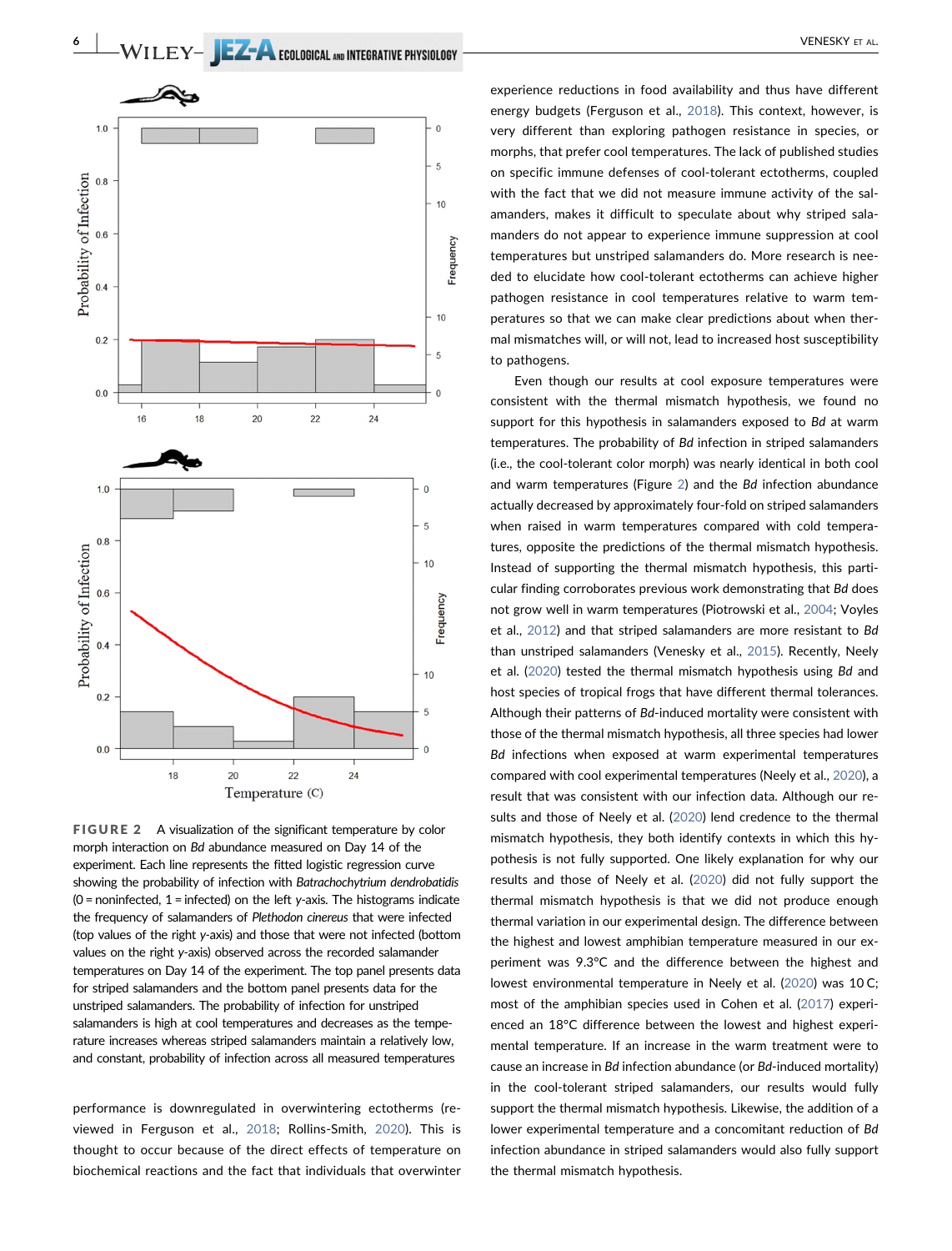An alternative explanation for why our results did not support the thermal mismatch hypothesis at warm temperatures is because striped salamanders might not be adverse to the warm temperatures (i.e., 20.0–25.6°C) that we used in our experiment. We assumed that salamanders in our study had opposite temperature tolerances at the end points of our temperature extremes because the striped morph of P. cinereus appears to be less tolerant of higher temperatures across the geographic range of this species (Cosentino et al., [2017](#page-8-13)) and the unstriped morph retreats from the surface earlier in the autumn at our study site, suggesting an intolerance to cooler conditions (Anthony et al., [2008\)](#page-8-14). However, differences in surface activity might not match thermal performance at different temperatures. If the temperatures that the striped salamanders experienced in our warm temperature treatment did not cause any negative physiological changes, there would be no reason to expect an effect of temperature on Bd abundance for salamanders in the warm temperature treatment. Despite known physiological differences between the color morphs of P. cinereus at 10°C, Petruzzi et al. ([2006](#page-9-21)) found that striped and unstriped salamanders did not differ in their maintenance metabolic rate (MMR) at 20°C. However, it is inappropriate to extend this interpretation to temperatures beyond those used in Petruzzi et al. [\(2006\)](#page-9-21) and the average temperature in our "warm" treatment was 3°C higher than the highest temperature used in Petruzzi et al. [\(2006\)](#page-9-21) and the salamanders in our "warm" treatment regularly had measured temperatures that measured >25°C. Moreover, one of the difficulties in drawing conclusions about temperature tolerance and color morphology in P. cinereus stems from the large geographic range (Petranka, [1998](#page-9-13)) and resulting genetic diversity of the species (Radomski et al., [2020\)](#page-9-26). Studies that are limited to one or a few populations may find relationships that do not hold in other parts of the geographic range (Hantak et al., [2020](#page-8-24)). For example, Moreno [\(1989\)](#page-9-27) used salamanders from the Northern Clade (sensu Radomski et al., [2020\)](#page-9-26) to show that the SMR of the unstriped morph was lower than that of the striped morph at 15°C. However, salamanders from the Ohio Clade (sensu Radomski et al., [2020](#page-9-26)) did not differ in MMR at that same temperature (Petruzzi et al., [2006](#page-9-21)). Future studies that directly measure physiological performance of salamanders collected across their entire geographic range and using a large gradient of temperatures are needed to further assess the degree at which the color morphs are physiological differentiated.

It is important to note that although increases in temperature seem to decrease Bd risk in this host species, increases in global temperatures are predicted to have complex and nonlinear effects on organisms and ecosystems. Concluding that increased temperature will have a net-positive effect on this species, and potentially other amphibian hosts, oversimplifies climate−disease relationships. The long‐ term consequences of increased temperatures on terrestrial plethodontid salamanders include negative physiological effects such as increased levels of circulating stress hormones (Novarro et al., [2018\)](#page-9-28) and increases in resting metabolic rate (Homyack et al., [2010\)](#page-8-25). Warming temperatures are also expected to contribute to the degradation of critical microhabitat on the forest floor (Milanovich et al., [2010](#page-9-29); Whitfield et al., [2007\)](#page-10-6), resulting in increased rates of dehydration

# VENESKY ET AL. | 7

(Spotila, [1972\)](#page-9-30), reduced activity periods (Riddell & Sears, [2015;](#page-9-31) Riddell et al., [2018\)](#page-9-32), and concomitant loss of foraging opportunities (Feder & Londos, [1984;](#page-8-26) Lyons et al., [2016](#page-9-33)). Additionally, the interactive effects of warming and the presence of invasive earthworms are predicted to cause decreases in native plant diversity, increases in litter decomposition rates, and soil drying in temperate forests (Eisenhauer et al., [2012](#page-8-27)). As warmer, drier conditions continue to facilitate earthworm invasions, we would expect these factors to exert strong negative effects on terrestrial dwelling, lungless salamanders (Brunges et al., [2020](#page-8-28)). Evidence suggests that nonnative earthworms consume leaf litter microhabitat that houses salamander fDprey at very rapid rates and that these invaders are negatively associated with juvenile and male red-backed salamanders in the field (Ziemba et al., [2015,](#page-10-7) [2016\)](#page-10-8).

In summary, we found mixed support for the thermal mismatch hypothesis. In cool temperatures, cool-tolerant striped salamanders had lower metrics of disease (i.e., probability and frequency of infection as well as Bd abundance) than did warm‐tolerant unstriped salamanders. If temperature alone were driving disease outcomes in this species and if their patterns of seasonal activity truly indicate different thermal preferences, we would have observed high rates of infection in both color morphs of this species at cool temperatures. In warm temperatures, all of the measured metrics of Bd infection were low on both color morphs. At warm temperatures, our results are most consistent with the fact that Bd grows poorly at warm temperatures and do not support the predictions of the thermal mismatch hypothesis.

#### ACKNOWLEDGMENTS

Salamanders were collected under a Scientific Collecting Permit (#19‐112) granted through the Ohio Department of Natural Resources to J. D. We thank the Manatoc Scout Reservation for allowing us to collect salamanders on their property. All of the animal husbandry and laboratory procedures were approved by the IACUC at John Carroll University (#1800). M. D. V. received financial support from Allegheny College for DNA extractions and qPCR. C. D. A. received a George Grauel Faculty Fellowship at John Carroll University. We thank Julia Laterza Barbosa and Blake Dixon for their assistance in collecting the salamanders used in this project.

#### CONFLICT OF INTERESTS

The authors declare that there are no conflict of interests.

#### DATA AVAILABILITY STATEMENT

The data that supports the findings of this study are available in the supplementary material of this article.

#### ORCID

Matthew D. Venesky **D** <http://orcid.org/0000-0003-4320-0371>

#### REFERENCES

<span id="page-7-0"></span>Altizer, S., Ostfeld, R. S., Johnson, P. T. J., Kutz, S., & Harvell, C. D. (2013). Climate change and infectious diseases: From evidence to a predictive framework. Science, 341(6145), 514-519. [https://doi.](https://doi.org/10.1126/science.1239401) [org/10.1126/science.1239401](https://doi.org/10.1126/science.1239401)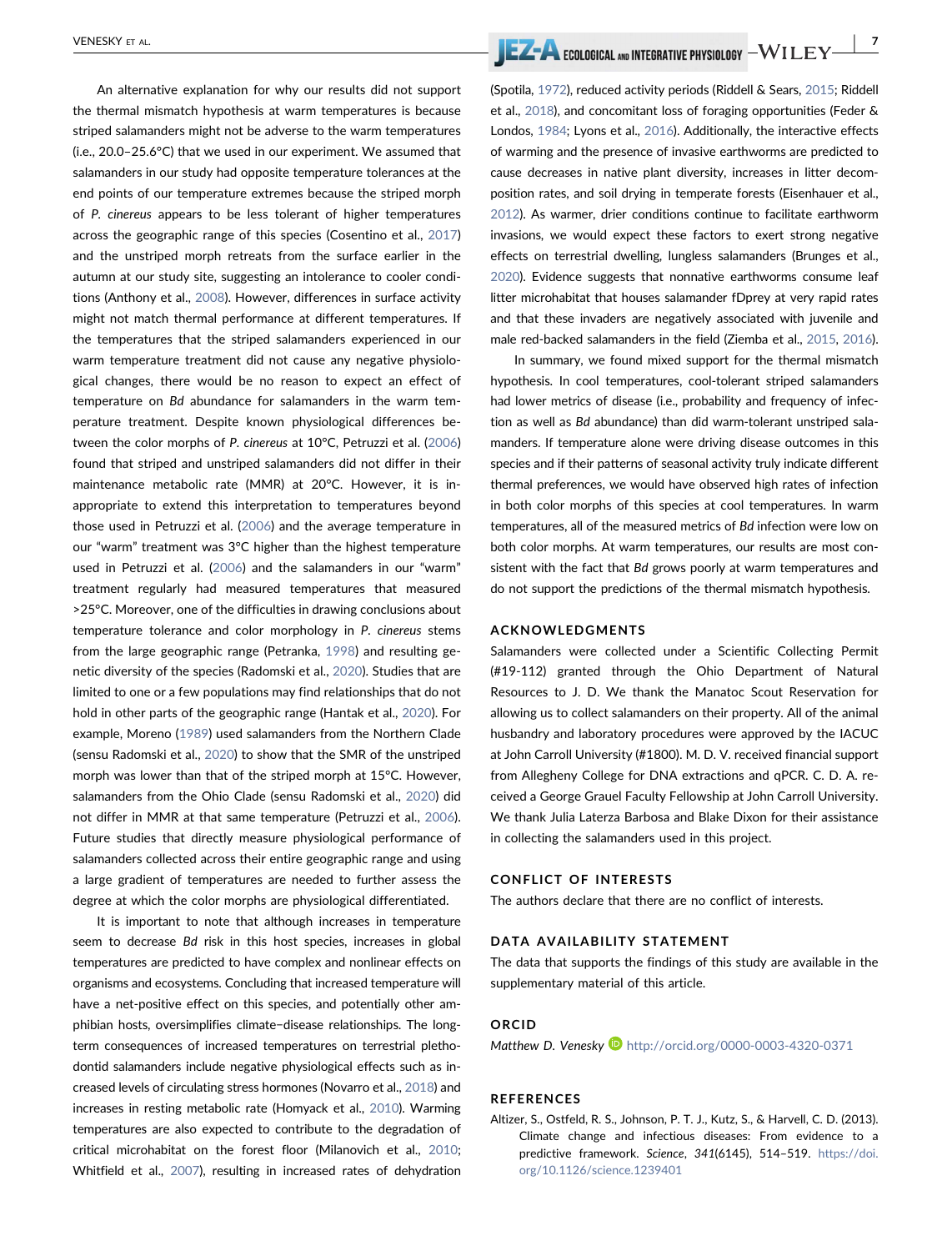$-\mathsf{WIEY-}\parallel$   $\mathsf{EZ-}\blacktriangle$  ecological and integrative physiology  $-\blacksquare$ 

- <span id="page-8-1"></span>Angilletta, M. J., Niewiarowski, P. H., & Navas, C. A. (2002). The evolution of thermal physiology in ectotherms. Journal of Thermal Biology, 27(4), 249–268. [https://doi.org/10.1016/S0306](https://doi.org/10.1016/S0306-4565(01)00094-8)‐4565(01)00094‐8
- <span id="page-8-15"></span>Anthony, C. D., & Pfingsten, R. A. (2013). Eastern red‐backed salamander, Plethodon cinereus. In R. A. Pfingsten, J. G. Davis, T. O. Matson, G. Lipps, D. Wynn, & B. G. Armitage (Eds.), Amphibians of Ohio (Vol. 17, pp. 335−360). Ohio Biological Survey Bulletin New Series.
- <span id="page-8-14"></span>Anthony, C. D., Venesky, M. D., & Hickerson, C. A. M. (2008). Ecological separation in a polymorphic terrestrial salamander. Journal of Animal Ecology, 77(4), 646–653. [https://doi.org/10.1111/j.1365](https://doi.org/10.1111/j.1365-2656.2008.01398.x)‐2656. [2008.01398.x](https://doi.org/10.1111/j.1365-2656.2008.01398.x)
- <span id="page-8-8"></span>Bosch, J., Carrascal, L. M., Duran, L., Walker, S., & Fisher, M. C. (2007). Climate change and outbreaks of amphibian chytridiomycosis in a montane area of Central Spain; is there a link? Proceedings of the Royal Society B—Biological Sciences, 274(1607), 253–260. [https://](https://doi.org/10.1098/rspb.2006.3713) [doi.org/10.1098/rspb.2006.3713](https://doi.org/10.1098/rspb.2006.3713)
- <span id="page-8-17"></span>Boyle, D. G., Boyle, D. B., Olsen, V., Morgan, J. A. T., & Hyatt, A. D. (2004). Rapid quantitative detection of chytridiomycosis (Batrachochytrium dendrobatidis) in amphibian samples using real-time Taqman PCR assay. Diseases of Aquatic Organisms, 60, 141–148.
- <span id="page-8-28"></span>Brunges, H. J., Dunn, J. P., Helder, D. R., & Otieno, S. (2020). Effects of invasive earthworm feeding guilds and their interactions with physiographic conditions on the relative abundance and distribution of woodland salamanders. Herpetological Conservation and Biology, 15(1), 16–24.
- <span id="page-8-7"></span>Chatfield, M. W. H., & Richards‐Zawacki, C. L. (2011). Elevated temperature as a treatment for Batrachochytrium dendrobatidis infection in captive frogs. Diseases of Aquatic Organisms, 94(3), 235–238. <https://doi.org/10.3354/Dao02337>
- <span id="page-8-10"></span>Cohen, J. M., McMahon, T. A., Ramsay, C., Roznik, E. A., Sauer, E. L., Bessler, S., Civitello, D. J., Delius, B. K., Halstead, N., Knutie, S. A., Nguyen, K. H., Ortega, N., Sears, B., Venesky, M. D., Young, S., & Rohr, J. R. (2019). Impacts of thermal mismatches on chytrid fungus Batrachochytrium dendrobatidis prevalence are moderated by life stage, body size, elevation and latitude. Ecology Letters, 22, 817–825. <https://doi.org/10.1111/ele.13239>
- <span id="page-8-23"></span>Cohen, J. M., Sauer, E. L., Santiago, O., Spencer, S., & Rohr, J. R. (2020). Divergent impacts of warming weather on wildlife disease risk across climates. Science, 370(6519), 933. [https://doi.org/10.1126/](https://doi.org/10.1126/science.abb1702) [science.abb1702](https://doi.org/10.1126/science.abb1702)
- <span id="page-8-9"></span>Cohen, J. M., Venesky, M. D., Sauer, E. L., Civitello, D. J., McMahon, T. A., Roznik, E. A., & Rohr, J. R. (2017). The thermal mismatch hypothesis explains host susceptibility to an emerging infectious disease. Ecology Letters, 20(2), 184–193. <https://doi.org/10.1111/ele.12720>
- <span id="page-8-13"></span>Cosentino, B. J., Moore, J., Karraker, N. E., Ouellet, M., & Gibbs, J. P. (2017). Evolutionary response to global change: Climate and land use interact to shape color polymorphism in a woodland salamander. Ecology and Evolution, 7(14), 5426–5434. <https://doi.org/10.1002/ece3.3118>
- <span id="page-8-22"></span>Davis, A. K., & Milanovich, J. R. (2010). Lead‐phase and red‐stripe color morphs of red‐backed salamanders Plethodon cinereus differ in hematological stress indices: A consequence of differential predation pressure? Current Zoology, 56(2), 238-243. [https://doi.](https://doi.org/10.1093/czoolo/56.2.238) [org/10.1093/czoolo/56.2.238](https://doi.org/10.1093/czoolo/56.2.238)
- <span id="page-8-27"></span>Eisenhauer, N., Fisichelli, N. A., Frelich, L. E., & Reich, P. B. (2012). Interactive effects of global warming and 'global worming' on the initial establishment of native and exotic herbaceous plant species. Oikos, 121(7), 1121–1133. [https://doi.org/10.1111/j.1600](https://doi.org/10.1111/j.1600-0706.2011.19807.x)‐0706. [2011.19807.x](https://doi.org/10.1111/j.1600-0706.2011.19807.x)
- <span id="page-8-26"></span>Feder, M. E., & Londos, P. L. (1984). Hydric constraints upon foraging in a terrestrial salamander, Desmognathus ochrophaeus (Amphibia: Plethodontidae). Oecologia, 64(3), 413–418.
- <span id="page-8-11"></span>Feder, M. E., & Pough, F. H. (1975). Temperature selection by the red‐ backed salamander, Plethodon c. cinereus (Green) (Caudata: Plethodontidae). Comparative Biochemistry and Physiology A, 50(1), 91–98.
- <span id="page-8-4"></span>Ferguson, L. V., Kortet, R., & Sinclair, B. J. (2018). Eco‐immunology in the cold: The role of immunity in shaping the overwintering survival of ectotherms. Journal of Experimental Biology, 221(13), jeb163873. <https://doi.org/10.1242/jeb.163873>
- <span id="page-8-20"></span>Fonner, C. W., Patel, S. A., Boord, S. M., Venesky, M. D., & Woodley, S. K. (2017). Effects of corticosterone on infection and disease in salamanders exposed to the amphibian fungal pathogen Batrachochytrium dendrobatidis. Diseases of Aquatic Organisms, 123(2), 159–171. <https://doi.org/10.3354/dao03089>
- <span id="page-8-12"></span>Gibbs, J. P., & Karraker, N. E. (2006). Effects of warming conditions in Eastern North American forests on red-backed salamander morphology. Conservation Biology, 20(3), 913–917. [https://doi.org/](https://doi.org/10.1111/j.1523-1739.2006.00375.x) 10.1111/j.1523‐[1739.2006.00375.x](https://doi.org/10.1111/j.1523-1739.2006.00375.x)
- <span id="page-8-3"></span>Grigaltchik, V. S., Ward, A. J. W., & Seebacher, F. (2012). Thermal acclimation of interactions: Differential responses to temperature change alter predator−prey relationship. Proceedings of the Royal Society B—Biological Sciences, 279(1744), 4058–4064. [https://doi.](https://doi.org/10.1098/rspb.2012.1277) [org/10.1098/rspb.2012.1277](https://doi.org/10.1098/rspb.2012.1277)
- <span id="page-8-24"></span>Hantak, M. M., Brooks, K. A., Hickerson, C. M., Anthony, C. D., & Kuchta, S. R. (2020). A spatiotemporal assessment of dietary partitioning between color morphs of a terrestrial salamander. Copeia, 108, 727–736.
- <span id="page-8-21"></span>Hess, A., McAllister, C., DeMarchi, J., Zidek, M., Murone, J., & Venesky, M. D. (2015). Salamanders increase their feeding activity when infected with the pathogenic chytrid fungus Batrachochytrium dendrobatidis. Diseases of Aquatic Organisms, 116(3), 205–212. <https://doi.org/10.3354/dao02915>
- <span id="page-8-25"></span>Homyack, J. A., Haas, C. A., & Hopkins, W. A. (2010). Influence of temperature and body mass on standard metabolic rate of eastern red‐backed salamanders (Plethodon cinereus). Journal of Thermal Biology, 35(3), 143–146. [https://doi.org/10.1016/j.jtherbio.2010.](https://doi.org/10.1016/j.jtherbio.2010.01.006) [01.006](https://doi.org/10.1016/j.jtherbio.2010.01.006)
- <span id="page-8-5"></span>Huang, L., Zuo, Y., Jiang, Q., Su, Y., Qin, Y., Xu, X., Zhao, L., & Yan, Q. (2019). A metabolomic investigation into the temperature‐ dependent virulence of Pseudomonas plecoglossicida from large yellow croaker (Pseudosciaena crocea). Journal of Fish Diseases, 42(3), 431–446. <https://doi.org/10.1111/jfd.12957>
- <span id="page-8-18"></span>Hyatt, A. D., Boyle, D. G., Olsen, V., Boyle, D. B., Berger, L., Obendorf, D., Dalton, A., Kriger, K., Heros, M., Hines, H., Phillott, R., Campbell, R., Marantelli, G., Gleason, F., & Coiling, A. (2007). Diagnostic assays and sampling protocols for the detection of Batrachochytrium dendrobatidis. Diseases of Aquatic Organisms, 73, 175–192.
- <span id="page-8-16"></span>Johnson, M. L., & Speare, R. (2003). Survival of Batrachochytrium dendrobatidis in water: Quarantine and disease control implications. Emerging Infectious Diseases, 9(8), 922–925.
- <span id="page-8-2"></span>Kellermann, V., Overgaard, J., Hoffmann, A. A., Flojgaard, C., Svenning, J. C., & Loeschcke, V. (2012). Upper thermal limits of Drosophila are linked to species distributions and strongly constrained phylogenetically. Proceedings of the National Academy of Sciences of the United States of America, 109(40), 16228–16233. <https://doi.org/10.1073/pnas.1207553109>
- <span id="page-8-6"></span>Kilpatrick, A. M., Briggs, C. J., & Daszak, P. (2010). The ecology and impact of chytridiomycosis: An emerging disease of amphibians. Trends in Ecology & Evolution, 25(2), 109–118. [https://doi.org/10.1016/j.tree.](https://doi.org/10.1016/j.tree.2009.07.011) [2009.07.011](https://doi.org/10.1016/j.tree.2009.07.011)
- <span id="page-8-19"></span>Kirshtein, J. D., Anderson, C. W., Wood, J. S., Longcore, J. E., & Voytek, M. A. (2007). Quantitative PCR detection of Batrachohytrium dendrobatidis DNA from sediments and water. Diseases of Aquatic Organisms, 77, 11–15.
- <span id="page-8-0"></span>Klein, R. D., Borges, V. D., Rosa, C. E., Colares, E. P., Robaldo, R. B., Martinez, P. E., & Bianchini, A. (2017). Effects of increasing temperature on antioxidant defense system and oxidative stress parameters in the Antarctic fish Notothenia coriiceps and Notothenia rossii. Journal of Thermal Biology, 68, 110–118. [https://doi.org/10.](https://doi.org/10.1016/j.jtherbio.2017.02.016) [1016/j.jtherbio.2017.02.016](https://doi.org/10.1016/j.jtherbio.2017.02.016)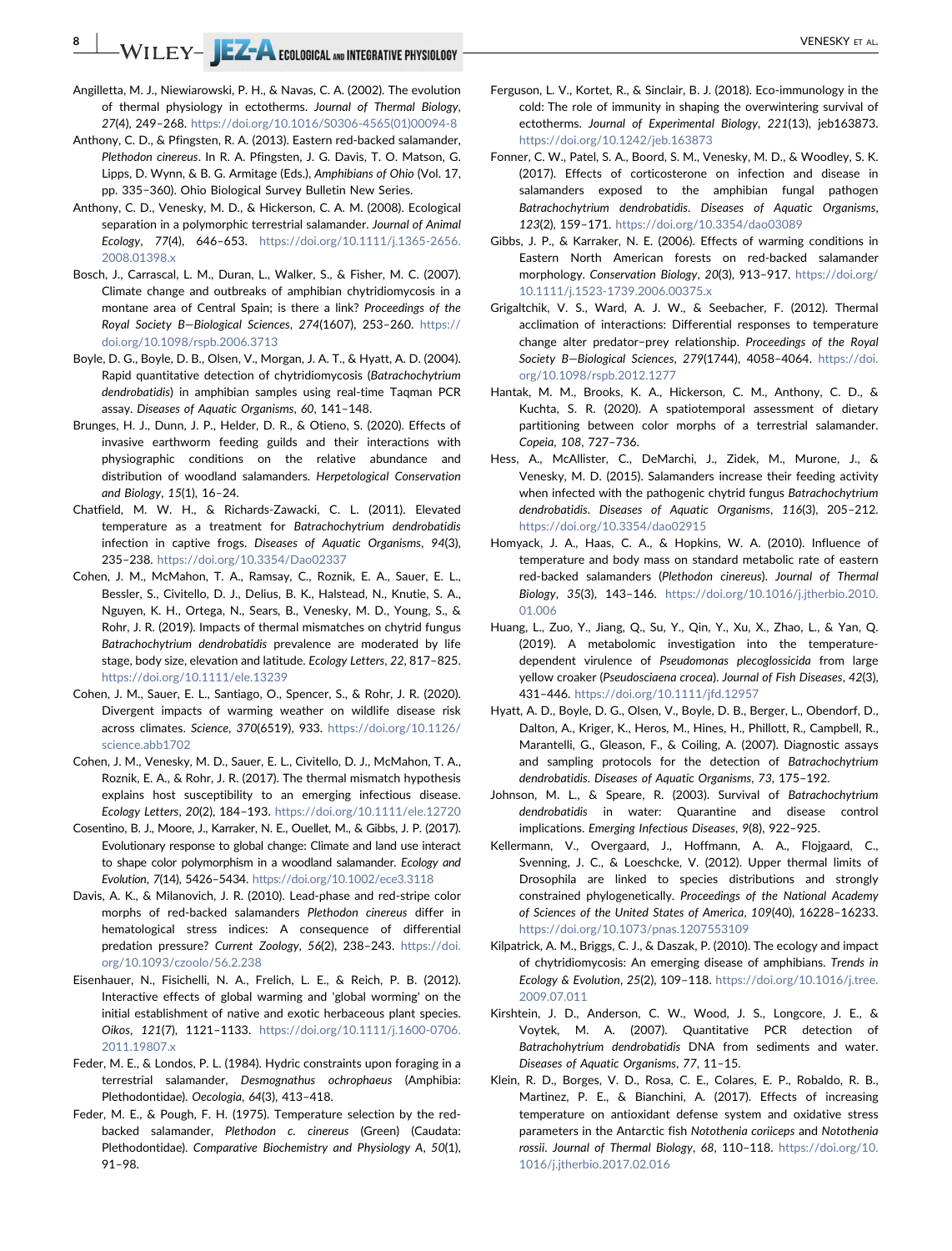- <span id="page-9-8"></span>Kriger, K. M., & Hero, J. M. (2007). Large‐scale seasonal variation in the prevalence and severity of chytridiomycosis. Journal of Zoology, 271(3), 352–359. [https://doi.org/10.1111/j.1469](https://doi.org/10.1111/j.1469-7998.2006.00220.x)‐7998.2006. [00220.x](https://doi.org/10.1111/j.1469-7998.2006.00220.x)
- <span id="page-9-19"></span>Kriger, K. M., Hero, J. M., & Ashton, K. J. (2006). Cost efficiency in the detection of chytridiomycosis using PCR assay. Diseases of Aquatic Organisms, 71(2), 149–154.
- <span id="page-9-22"></span>Lazzaro, B. P., Flores, H. A., Lorigan, J. G., & Yourth, C. P. (2008). Genotype‐by‐environment interactions and adaptation to local temperature affect immunity and fecundity in Drosophila melanogaster. PLoS Pathogens, 4(3), 1000025. [https://doi.org/10.](https://doi.org/10.1371/journal.ppat.1000025) [1371/journal.ppat.1000025](https://doi.org/10.1371/journal.ppat.1000025)
- <span id="page-9-15"></span>Lotter, F., & Scott, N. J. (1977). Correlation between climate and distribution of the color morphs of the salamander Plethodon cinereus. Copeia, 1977, 681–690.
- <span id="page-9-1"></span>Lutterschmidt, W. I., & Hutchison, V. H. (1997). The critical thermal maximum: History and critique. Canadian Journal of Zoology, 75(10), 1561–1574. [https://doi.org/10.1139/z97](https://doi.org/10.1139/z97-783)‐783
- <span id="page-9-33"></span>Lyons, M. P., Shepard, D. B., & Kozak, K. H. (2016). Determinants of range limits in montane woodland salamanders (Genus Plethodon). Copeia, 104(1), 101–110. [https://doi.org/10.1643/Ot](https://doi.org/10.1643/Ot-14-222)‐14‐222
- <span id="page-9-10"></span>Martiny, J. B., Bohannan, B. J., Brown, J. H., Colwell, R. K., Fuhrman, J. A., Green, J. L., Horner‐Devine, M. C., Kane, M., Krumins, J. A., Kuske, C. R., Morin, P. J., Naeem, S., Ovreås, L., Reysenbach, A. L., Smith, V. H., & Staley, J. T. (2006). Microbial biogeography: Putting microorganisms on the map. Nature Reviews Microbiology, 4, 102–112. <https://doi.org/10.1038/nrmicro1341>
- <span id="page-9-9"></span>McMahon, T. A., Sears, B. F., Venesky, M. D., Bessler, S. M., Brown, J. M., Deutsch, K., Halstead, N. T., Lentz, G., Tenouri, N., Young, S., Civitello, D. J., Ortega, N., Fites, J. S., Reinert, L. K., Rollins‐Smith, L. A., Raffel, T. R., & Rohr, J. R. (2014). Amphibians acquire resistance to live and dead fungus overcoming fungal immunosuppression. Nature, 511, 224–227. <https://doi.org/10.1038/nature13491>
- <span id="page-9-29"></span>Milanovich, J. R., Peterman, W. E., Nibbelink, N. P., & Maerz, J. C. (2010). Projected loss of a salamander diversity hotspot as a consequence of projected global climate change. PLoS ONE, 5(8), 12189. [https://doi.](https://doi.org/10.1371/journal.pone.0012189) [org/10.1371/journal.pone.0012189](https://doi.org/10.1371/journal.pone.0012189)
- <span id="page-9-4"></span>Mondal, S., & Rai, U. (2001). In vitro effect of temperature on phagocytic and cytotoxic activities of splenic phagocytes of the wall lizard, Hemidactylus flaviviridis. Comparative Biochemistry and Physiology A— Molecular and Integrative Physiology, 129(2‐3), 391–398. [https://doi.](https://doi.org/10.1016/S1095-6433(00)00356-1) [org/10.1016/S1095](https://doi.org/10.1016/S1095-6433(00)00356-1)‐6433(00)00356‐1
- <span id="page-9-16"></span>Moore, J., & Ouellet, M. (2015). Questioning the use of an amphibian colour morph as an indicator of climate change. Global Change Biology, 21(2), 566–571. <https://doi.org/10.1111/gcb.12744>
- <span id="page-9-5"></span>Mordecai, E. A., Paaijmans, K. P., Johnson, L. R., Balzer, C., Ben‐Horin, T., de Moor, E., Mcnally, A., Pawar, S., Ryan, S. J., Smith, T. C., & Lafferty, K. D. (2013). Optimal temperature for malaria transmission is dramatically lower than previously predicted. Ecology Letters, 16(1), 22–30. <https://doi.org/10.1111/ele.12015>
- <span id="page-9-27"></span>Moreno, G. (1989). Behavioral and physiological differentiation between the color morphs of the salamander, Plethodon cinereus. Journal of Herpetology, 3, 335–341.
- <span id="page-9-25"></span>Neely, W. J., Greenspan, S. E., Ribeiro, L. P., Carvalho, T., Martins, R. A., Rodriguez, D., & Becker, C. G. (2020). Synergistic effects of warming and disease linked to high mortality in cool-adapted terrestrial frogs. Biological Conservation, 245, 108521. [https://doi.org/10.1016/j.](https://doi.org/10.1016/j.biocon.2020.108521) [biocon.2020.108521](https://doi.org/10.1016/j.biocon.2020.108521)
- <span id="page-9-28"></span>Novarro, A. J., Gabor, C. R., Goff, C. B., Mezebish, T. D., Thompson, L. M., & Grayson, K. L. (2018). Physiological responses to elevated temperature across the geographic range of a terrestrial salamander. Journal of Experimental Biology, 221(18), jeb178236. <https://doi.org/10.1242/jeb.178236>
- <span id="page-9-13"></span>Petranka, J. W. (1998). Salamanders of the United States and Canada (1st ed.). Smithsonian Books.

VENESKY ET AL. | 9

- <span id="page-9-21"></span>Petruzzi, E. E., Neiwiarowski, P. H., & Moore, F. B. G. (2006). The role of thermal niche selection in maintenance of a colour polymorphism in redback salamanders (Plethodon cinereus). Frontiers in Zoology, 3, 10.
- <span id="page-9-0"></span>Pieau, C., & Dorizzi, M. (2004). Oestrogens and temperature‐dependent sex determination in reptiles: All is in the gonads. Journal of Endocrinology, 181(3), 367–377. [https://doi.org/10.1677/joe.0.](https://doi.org/10.1677/joe.0.1810367) [1810367](https://doi.org/10.1677/joe.0.1810367)
- <span id="page-9-6"></span>Piotrowski, J. S., Annis, S. L., & Longcore, J. E. (2004). Physiology of Batrachochytrium dendrobatidis, a chytrid pathogen of amphibians. Mycologia, 96, 9–15.
- <span id="page-9-20"></span>R Core Team. (2017). R: A language and environment for statistical computing (Version 4.0.5).
- <span id="page-9-26"></span>Radomski, T., Hantak, M. M., Brown, A. D., & Kuchta, S. R. (2020). Multilocus phylogeography of eastern red‐backed salamanders (Plethodon cinereus): Cryptic Appalachian diversity and postglacial range expansion. Herpetologica, 76(1), 61–73. [https://doi.org/10.](https://doi.org/10.1655/Herpetologica-D-19-00045) [1655/Herpetologica](https://doi.org/10.1655/Herpetologica-D-19-00045)‐D‐19‐00045
- <span id="page-9-18"></span>Raffel, T. R., Romansic, J. M., Halstead, N. T., McMahon, T., Venesky, M. D., & Rohr, J. R. (2013). Disease and thermal acclimation in a more variable and unpredictable climate. Nature Climate Change, 3, 145–151. <https://doi.org/10.1038/nclimate1659>
- <span id="page-9-32"></span>Riddell, E. A., Odom, J. P., Damm, J. D., & Sears, M. W. (2018). Plasticity reveals hidden resistance to extinction under climate change in the global hotspot of salamander diversity. Science Advances, 4(7), 5471. <https://doi.org/10.1126/sciadv.aar5471>
- <span id="page-9-31"></span>Riddell, E. A., & Sears, M. W. (2015). Geographic variation of resistance to water loss within two species of lungless salamanders: Implications for activity. Ecosphere, 6(5), art86. [https://doi.org/10.1890/Es14](https://doi.org/10.1890/Es14-00360.1)‐ [00360.1](https://doi.org/10.1890/Es14-00360.1)
- <span id="page-9-7"></span>Rollins‐Smith, L. A. (2017). Amphibian immunity‐stress, disease, and climate change. Developmental and Comparative Immunology, 66, 111–119. <https://doi.org/10.1016/j.dci.2016.07.002>
- <span id="page-9-23"></span>Rollins‐Smith, L. A. (2020). Global amphibian declines, disease, and the ongoing battle between Batrachochytrium fungi and the immune system. Herpetologica, 76(2), 178–188. [https://doi.org/10.1655/](https://doi.org/10.1655/0018-0831-76.2.178) 0018‐0831‐[76.2.178](https://doi.org/10.1655/0018-0831-76.2.178)
- <span id="page-9-17"></span>Rowley, J. J., & Alford, R. A. (2007). Non‐contact infrared thermometers can accurately measure amphibian body temperatures. Herpetological Review, 38, 308–316.
- <span id="page-9-12"></span>Sauer, E. L., Cohen, J. M., Lajeunesse, M. J., McMahon, T. A., Civitello, D. J., Knutie, S. A., Nguyen, K., Roznik, E. A., Sears, B. F., Bessler, S., Delius, B. K., Halstead, N., Ortega, N., Venesky, M. D., Young, S., & Rohr, J. R. (2020). A meta‐analysis reveals temperature, dose, life stage, and taxonomy influence host susceptibility to a fungal parasite. Ecology, 101(4), 02979. [https://doi.org/10.1002/](https://doi.org/10.1002/ecy.2979) [ecy.2979](https://doi.org/10.1002/ecy.2979)
- <span id="page-9-11"></span>Sauer, E. L., Fuller, R. C., Richards‐Zawacki, C. L., Sonn, J., Sperry, J. H., & Rohr, J. R. (2018). Variation in individual temperature preferences, not behavioural fever, affects susceptibility to chytridiomycosis in amphibians. Proceedings of the Royal Society B—Biological Sciences, 285(1885), 20181111. <https://doi.org/10.1098/rspb.2018.1111>
- <span id="page-9-2"></span>Savage, V. M., Gillooly, J. F., Brown, J. H., West, G. B., & Charnov, E. L. (2004). Effects of body size and temperature on population growth. American Naturalist, 163(3), 429–441. [https://doi.org/10.1086/](https://doi.org/10.1086/381872) [381872](https://doi.org/10.1086/381872)
- <span id="page-9-30"></span>Spotila, J. R. (1972). Role of temperature and water in the ecology of lungless salamanders. Ecological Monographs, 42(1), 95–125.
- <span id="page-9-3"></span>Srinivasan, U., Elsen, P. R., Tingley, M. W., & Wilcove, D. S. (2018). Temperature and competition interact to structure Himalayan bird communities. Proceedings of the Royal Society B—Biological Sciences, 285(1874), 20172593. <https://doi.org/10.1098/rspb.2017.2593>
- <span id="page-9-14"></span>Test, F. H. (1952). Spread of the black phase of the red‐backed salamander in Michigan. Evolution, 6, 197–203.
- <span id="page-9-24"></span>Venesky, M. D., Hess, A., DeMarchi, J. A., Weil, A., Murone, J., Hickerson, C. A. M., & Anthony, C. D. (2015). Morph-specific